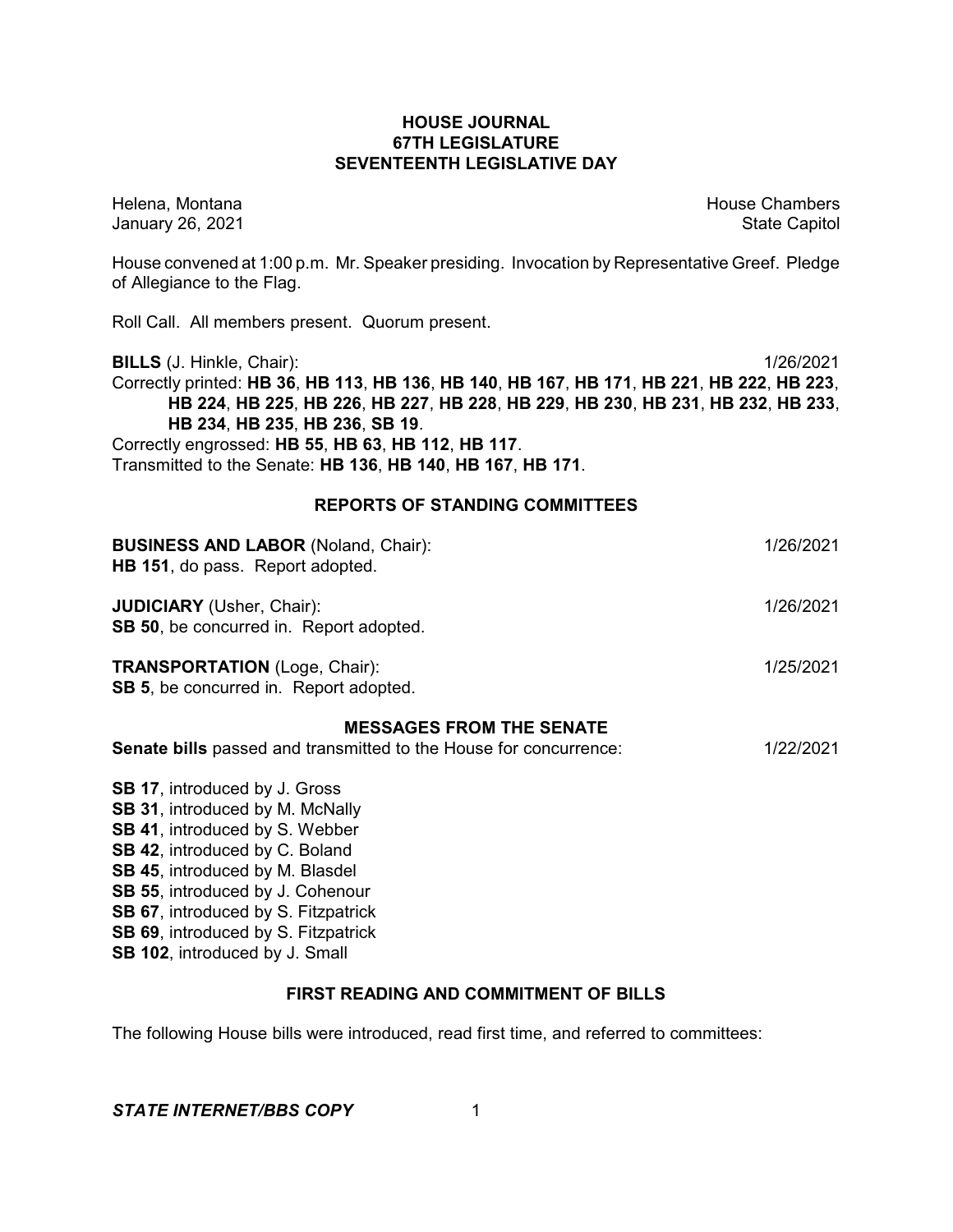**HB 237**, introduced by D. Loge, referred to Judiciary.

**HB 238**, introduced by M. Malone, D. Bedey, J. Gillette, referred to Transportation.

**HB 239**, introduced by M. Funk, M. Weatherwax, referred to State Administration.

**HB 240**, introduced by B. Tschida, J. Hinkle, D. Skees, referred to Taxation.

**HB 241**, introduced by J. Read, D. Bedey, J. Dooling, P. Fielder, C. Hinkle, J. Hinkle, M. Hopkins,

B. Keenan, C. Knudsen, B. Ler, M. Malone, T. Manzella, L. Reksten, J. Schillinger, D. Skees,

B. Tschida, K. Walsh, referred to Fish, Wildlife and Parks.

**HB 242**, introduced by C. Hinkle, B. Brown, J. Hinkle, B. Ler, R. Marshall, J. Read, referred to Fish, Wildlife and Parks.

**HB 243**, introduced by M. Hopkins, referred to Judiciary.

**HB 244**, introduced by D. Lenz, referred to Judiciary.

The following Senate bills were introduced, read first time, and referred to committees:

**SB 17**, introduced by J. Gross (by request of the State-Tribal Relations Committee), referred to Judiciary.

**SB 31**, introduced by M. McNally (by request of the Children, Families, Health, and Human Services Interim Committee), referred to Judiciary.

**SB 41**, introduced by S. Webber (by request of the Revenue Interim Committee), referred to Taxation.

**SB 42.** introduced by C. Boland (by request of the Education Interim Committee), referred to Education.

**SB 45**, introduced by M. Blasdel (by request of the Revenue Interim Committee), referred to Taxation.

**SB 55**, introduced by J. Cohenour (by request of the Water Policy Interim Committee), referred to Natural Resources.

**SB 67**, introduced by S. Fitzpatrick, referred to Judiciary.

**SB 69**, introduced by S. Fitzpatrick, referred to Judiciary.

**SB 102**, introduced by J. Small, referred to Business and Labor.

## **SECOND READING OF BILLS (COMMITTEE OF THE WHOLE)**

Majority Leader Vinton moved the House resolve itself into a Committee of the Whole for consideration of business on second reading. Motion carried. Representative Berglee in the chair.

Mr. Speaker: We, your Committee of the Whole, having had under consideration business on second reading, recommend as follows:

**HB 31** - Representative Buttrey moved **HB 31** do pass. Motion carried as follows:

Yeas: Abbott, Anderson, Bartel, Beard, Bedey, Berglee, Bertoglio, Binkley, Bishop, Brewster, Buckley, Buttrey, Caferro, Carlson, Curdy, Custer, Dooling, Dunwell, Duram, Farris-Olsen, Fern, Fielder, Fitzgerald, Fleming, France, Frazer, Fuller, Funk, Galloway, Garner, Gillette, Gist, Greef, Gunderson, Hamilton, Harvey, Hawk, Hayman, Hill, Hinkle C, Hinkle J, Holmlund, Hopkins, Jones,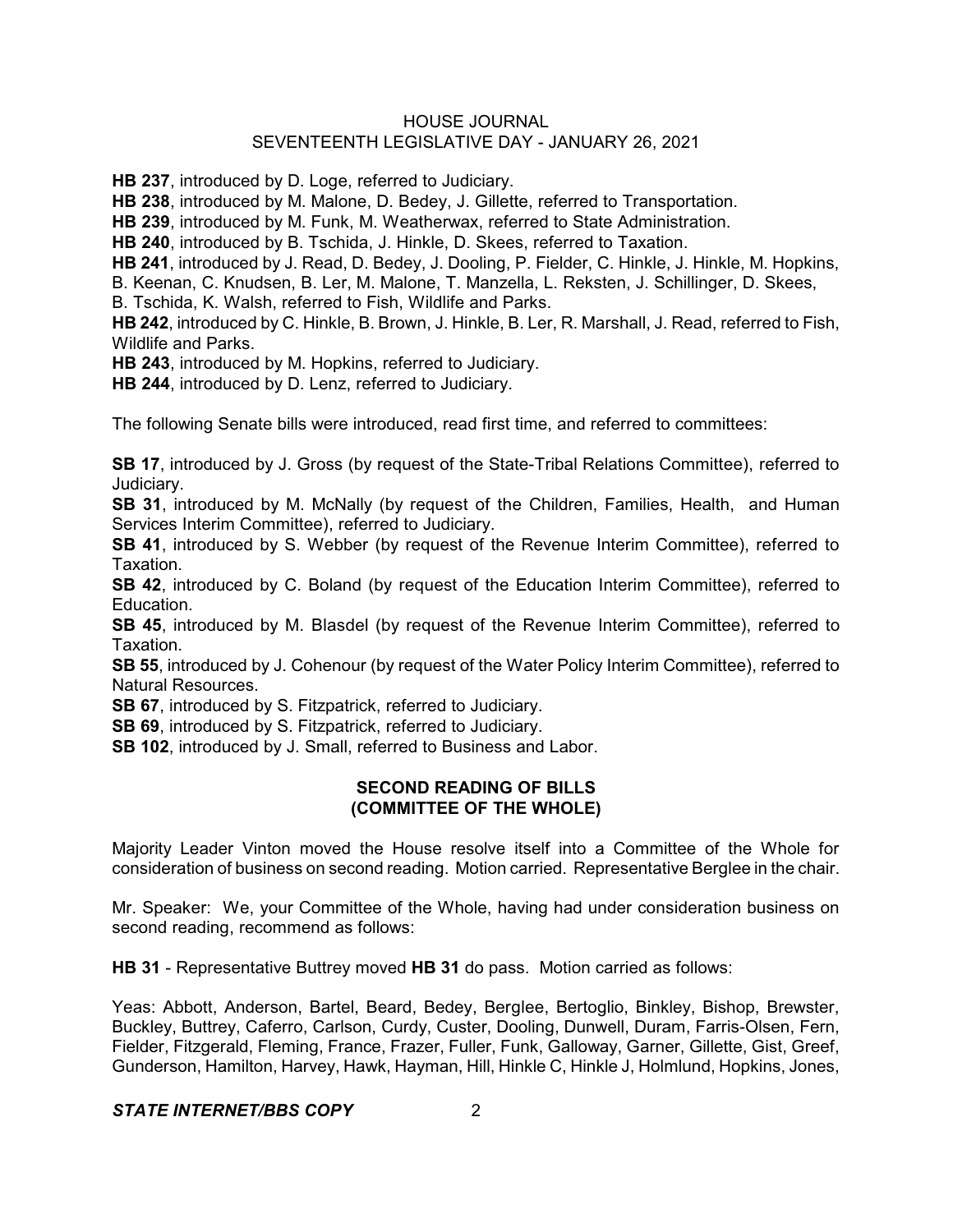Karjala, Kassmier, Keane, Kelker, Keogh, Kerns, Kerr-Carpenter, Knudsen C, Knudsen R, Kortum, Lenz, Ler, Loge, Malone, Marler, Marshall, McKamey, Mercer, Mitchell, Moore, Nave, Noland, Novak, Olsen, Patelis, Phalen, Putnam, Read, Regier A, Regier M, Reksten, Ricci, Running Wolf, Schillinger, Seekins-Crowe, Sheldon-Galloway, Skees, Smith, Stafman, Stewart Peregoy, Stromswold, Sullivan, Tenenbaum, Thane, Trebas, Tschida, Usher, Vinton, Walsh, Weatherwax, Welch, Whiteman Pena, Whitman, Windy Boy, Zolnikov, Mr. Speaker. Total 100

Nays: None. Total 0

Voted absentee: None.

Excused: None. Total 0

Absent or not voting: None. Total 0

**HB 40** - Representative Curdy moved **HB 40** do pass. Motion carried as follows:

Yeas: Abbott, Anderson, Bartel, Beard, Bedey, Berglee, Bertoglio, Binkley, Bishop, Brewster, Buckley, Buttrey, Caferro, Carlson, Curdy, Custer, Dooling, Dunwell, Duram, Farris-Olsen, Fern, Fielder, Fitzgerald, Fleming, France, Frazer, Fuller, Funk, Galloway, Garner, Gillette, Gist, Greef, Gunderson, Hamilton, Harvey, Hawk, Hayman, Hill, Hinkle C, Hinkle J, Holmlund, Hopkins, Jones, Karjala, Kassmier, Keane, Kelker, Keogh, Kerns, Kerr-Carpenter, Knudsen C, Knudsen R, Kortum, Lenz, Ler, Loge, Malone, Marler, Marshall, McKamey, Mercer, Mitchell, Moore, Nave, Noland, Novak, Olsen, Patelis, Phalen, Putnam, Read, Regier A, Regier M, Reksten, Ricci, Running Wolf, Schillinger, Seekins-Crowe, Sheldon-Galloway, Skees, Smith, Stafman, Stewart Peregoy, Stromswold, Sullivan, Tenenbaum, Thane, Trebas, Tschida, Usher, Vinton, Walsh, Weatherwax, Welch, Whiteman Pena, Whitman, Windy Boy, Zolnikov, Mr. Speaker. Total 100

Nays: None. Total 0

Voted absentee: None.

Excused: None. Total 0

Absent or not voting: None. Total 0

**HB 55** - Representative Loge moved **HB 55** do pass.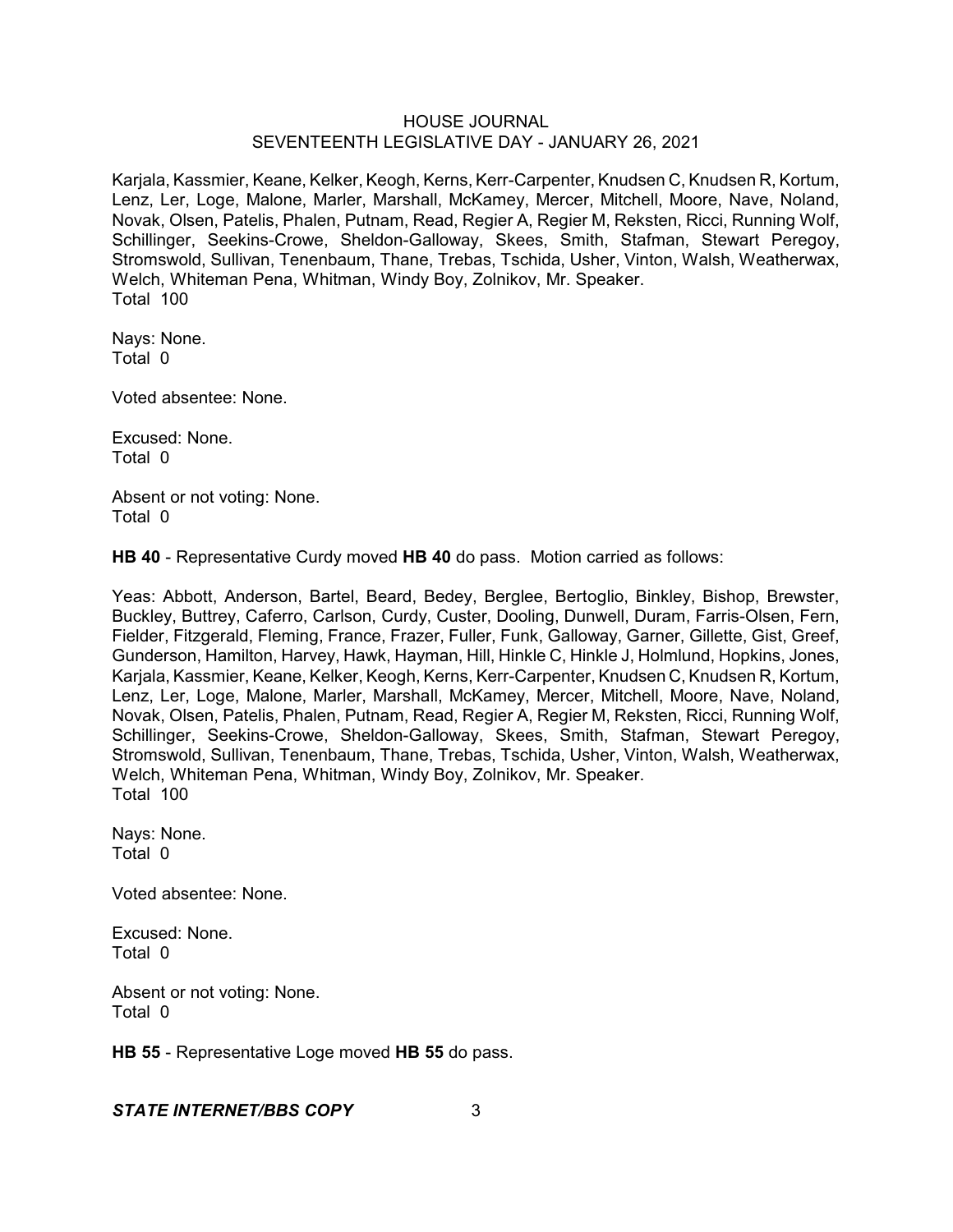**HB 55** - Representative Loge moved **HB 55**, second reading copy, be amended as follows:

1. Title, line 5. **Following:** "LIGHTS" **Insert:** "EXCEPT BLUE"

2. Title, line 6 through line 7. **Strike:** "SECTIONS" on line 6 through "61-9-402" on line 7 **Insert:** "SECTION 61-9-228"

3. Page 1, line 16. **Following:** "lights" **Insert:** ", except blue lights,"

4. Page 1, line 23 through page 3, line 9. **Strike:** section 2 in its entirety **Renumber:** subsequent sections

Amendment adopted as follows:

Yeas: Abbott, Anderson, Bartel, Beard, Bedey, Berglee, Bertoglio, Binkley, Bishop, Brewster, Buckley, Buttrey, Caferro, Carlson, Curdy, Custer, Dooling, Dunwell, Duram, Farris-Olsen, Fern, Fielder, Fitzgerald, Fleming, France, Frazer, Fuller, Funk, Galloway, Garner, Gillette, Gist, Greef, Gunderson, Hamilton, Harvey, Hawk, Hayman, Hill, Hinkle C, Hinkle J, Holmlund, Hopkins, Jones, Karjala, Keane, Kelker, Keogh, Kerns, Kerr-Carpenter, Knudsen C, Knudsen R, Kortum, Lenz, Ler, Loge, Malone, Marler, Marshall, McKamey, Mercer, Mitchell, Moore, Nave, Noland, Novak, Olsen, Patelis, Phalen, Putnam, Read, Regier A, Regier M, Reksten, Ricci, Running Wolf, Schillinger, Seekins-Crowe, Sheldon-Galloway, Skees, Smith, Stafman, Stewart Peregoy, Stromswold, Sullivan, Tenenbaum, Thane, Trebas, Tschida, Usher, Vinton, Walsh, Weatherwax, Welch, Whiteman Pena, Whitman, Windy Boy, Zolnikov, Mr. Speaker. Total 99

Nays: None. Total 0

Voted absentee: None.

Excused: None. Total 0

Absent or not voting: Kassmier. Total 1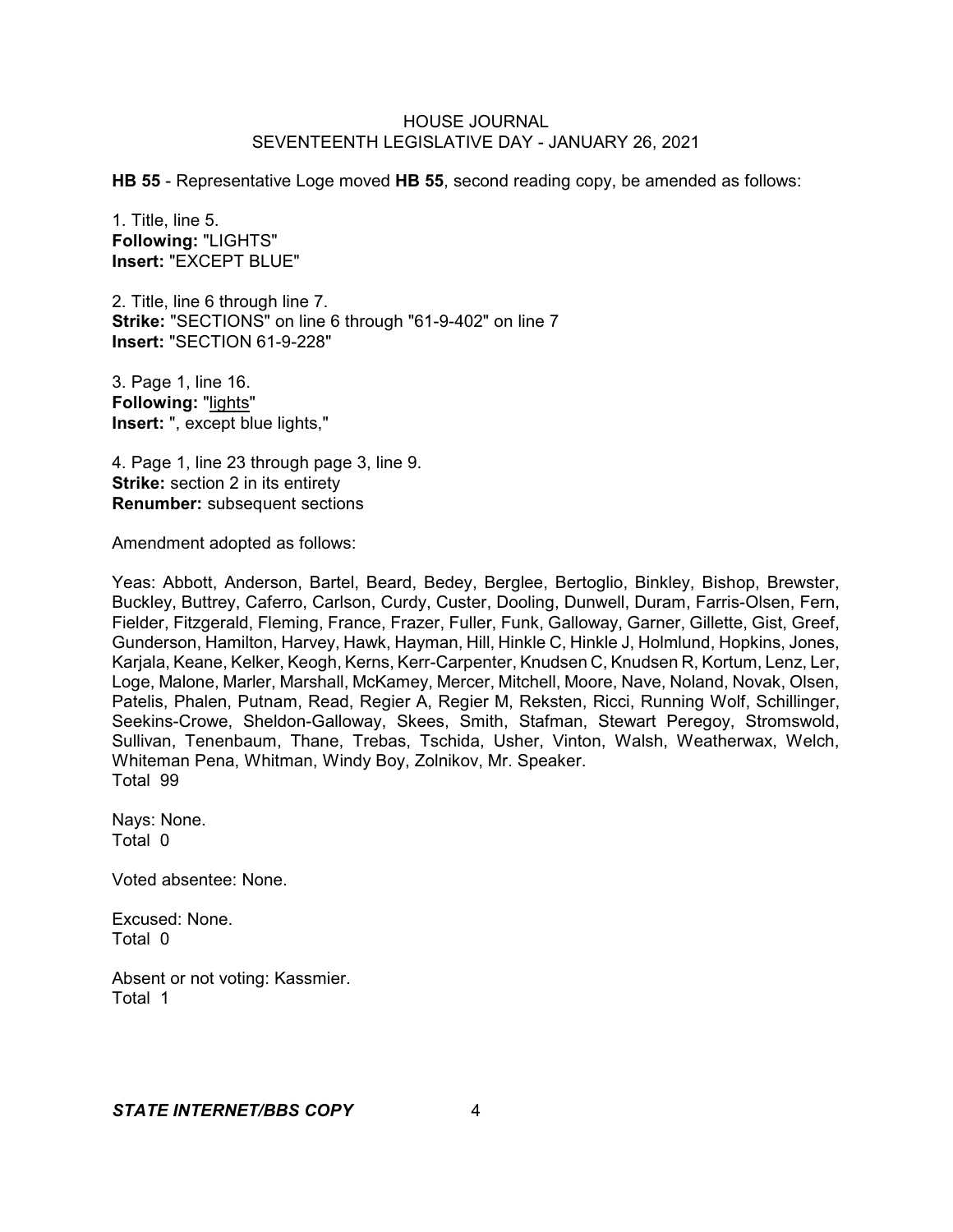**HB 55** - Representative Loge moved **HB 55**, as amended, do pass. Motion carried as follows:

Yeas: Abbott, Anderson, Bartel, Beard, Bedey, Berglee, Bertoglio, Binkley, Bishop, Brewster, Buckley, Buttrey, Caferro, Carlson, Curdy, Custer, Dooling, Dunwell, Duram, Farris-Olsen, Fern, Fielder, Fitzgerald, Fleming, France, Frazer, Fuller, Funk, Galloway, Garner, Gillette, Gist, Greef, Gunderson, Hamilton, Harvey, Hawk, Hayman, Hill, Hinkle C, Hinkle J, Holmlund, Hopkins, Jones, Karjala, Kassmier, Keane, Kelker, Keogh, Kerns, Kerr-Carpenter, Knudsen C, Knudsen R, Kortum, Lenz, Loge, Malone, Marler, Marshall, McKamey, Mercer, Mitchell, Moore, Nave, Noland, Novak, Olsen, Patelis, Phalen, Putnam, Read, Regier A, Regier M, Reksten, Ricci, Running Wolf, Schillinger, Seekins-Crowe, Sheldon-Galloway, Skees, Stafman, Stewart Peregoy, Stromswold, Sullivan, Tenenbaum, Thane, Trebas, Tschida, Usher, Vinton, Walsh, Weatherwax, Welch, Whiteman Pena, Whitman, Windy Boy, Zolnikov, Mr. Speaker. Total 98

Nays: Ler. Total 1

Voted absentee: None.

Excused: None. Total 0

Absent or not voting: Smith. Total 1

**HB 75** - Representative Putnam moved **HB 75** do pass. Motion carried as follows:

Yeas: Abbott, Anderson, Bartel, Beard, Bedey, Berglee, Bertoglio, Binkley, Bishop, Brewster, Buckley, Buttrey, Carlson, Curdy, Custer, Dooling, Dunwell, Duram, Farris-Olsen, Fern, Fielder, Fitzgerald, Fleming, Frazer, Funk, Galloway, Garner, Gillette, Gist, Greef, Gunderson, Hamilton, Harvey, Hawk, Hayman, Hill, Hinkle C, Hinkle J, Holmlund, Hopkins, Jones, Karjala, Kassmier, Keane, Kelker, Keogh, Kerns, Kerr-Carpenter, Knudsen C, Kortum, Lenz, Ler, Loge, Malone, Marler, Marshall, McKamey, Mercer, Mitchell, Moore, Noland, Novak, Patelis, Phalen, Putnam, Read, Regier A, Regier M, Reksten, Ricci, Running Wolf, Schillinger, Seekins-Crowe, Skees, Smith, Stafman, Stewart Peregoy, Stromswold, Sullivan, Tenenbaum, Thane, Trebas, Usher, Vinton, Walsh, Weatherwax, Welch, Whitman, Windy Boy, Mr. Speaker. Total 90

Nays: Caferro, France, Fuller, Knudsen R, Nave, Olsen, Sheldon-Galloway, Tschida, Zolnikov. Total 9

Voted absentee: None.

Excused: None. Total 0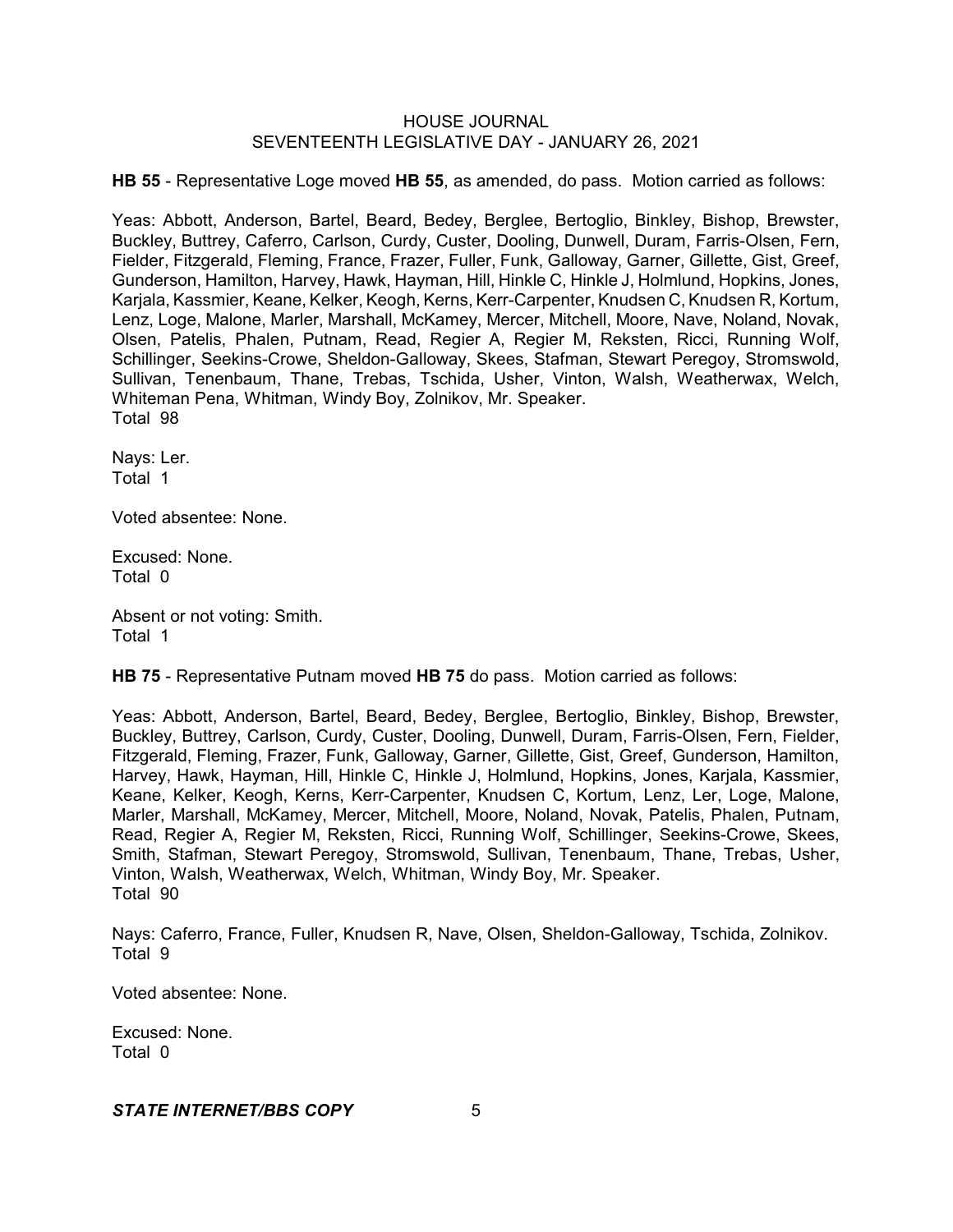Absent or not voting: Whiteman Pena. Total 1

**HB 80** - Representative Seekins-Crowe moved **HB 80** do pass. Motion carried as follows:

Yeas: Abbott, Anderson, Bartel, Beard, Bedey, Berglee, Bertoglio, Binkley, Bishop, Brewster, Buckley, Buttrey, Caferro, Carlson, Curdy, Custer, Dooling, Dunwell, Duram, Farris-Olsen, Fern, Fielder, Fitzgerald, Fleming, France, Frazer, Fuller, Funk, Galloway, Garner, Gillette, Gist, Greef, Gunderson, Hamilton, Harvey, Hawk, Hayman, Hill, Hinkle C, Hinkle J, Holmlund, Hopkins, Jones, Karjala, Kassmier, Keane, Kelker, Keogh, Kerns, Kerr-Carpenter, Knudsen C, Knudsen R, Kortum, Lenz, Ler, Loge, Malone, Marler, Marshall, McKamey, Mercer, Mitchell, Moore, Nave, Noland, Novak, Olsen, Patelis, Phalen, Putnam, Read, Regier A, Regier M, Reksten, Ricci, Running Wolf, Schillinger, Seekins-Crowe, Sheldon-Galloway, Skees, Smith, Stafman, Stewart Peregoy, Stromswold, Sullivan, Tenenbaum, Thane, Trebas, Tschida, Usher, Vinton, Walsh, Weatherwax, Welch, Whiteman Pena, Whitman, Windy Boy, Zolnikov, Mr. Speaker. Total 100

Nays: None. Total 0

Voted absentee: None.

Excused: None. Total 0

Absent or not voting: None. Total 0

**HB 93** - Representative Walsh moved **HB 93** do pass. Motion carried as follows:

Yeas: Abbott, Anderson, Beard, Bedey, Berglee, Bertoglio, Binkley, Bishop, Brewster, Buckley, Buttrey, Caferro, Carlson, Curdy, Custer, Dooling, Dunwell, Duram, Farris-Olsen, Fern, Fielder, Fitzgerald, Fleming, France, Frazer, Funk, Galloway, Garner, Gillette, Gist, Greef, Gunderson, Hamilton, Harvey, Hawk, Hayman, Hill, Hinkle C, Hinkle J, Holmlund, Hopkins, Jones, Karjala, Kassmier, Keane, Kelker, Keogh, Kerns, Kerr-Carpenter, Knudsen C, Knudsen R, Kortum, Lenz, Ler, Loge, Malone, Marler, Marshall, McKamey, Mercer, Mitchell, Moore, Nave, Noland, Novak, Olsen, Patelis, Phalen, Putnam, Read, Regier A, Regier M, Reksten, Ricci, Running Wolf, Schillinger, Seekins-Crowe, Sheldon-Galloway, Skees, Smith, Stafman, Stewart Peregoy, Stromswold, Sullivan, Tenenbaum, Thane, Trebas, Tschida, Usher, Vinton, Walsh, Weatherwax, Welch, Whitman, Windy Boy, Zolnikov, Mr. Speaker. Total 97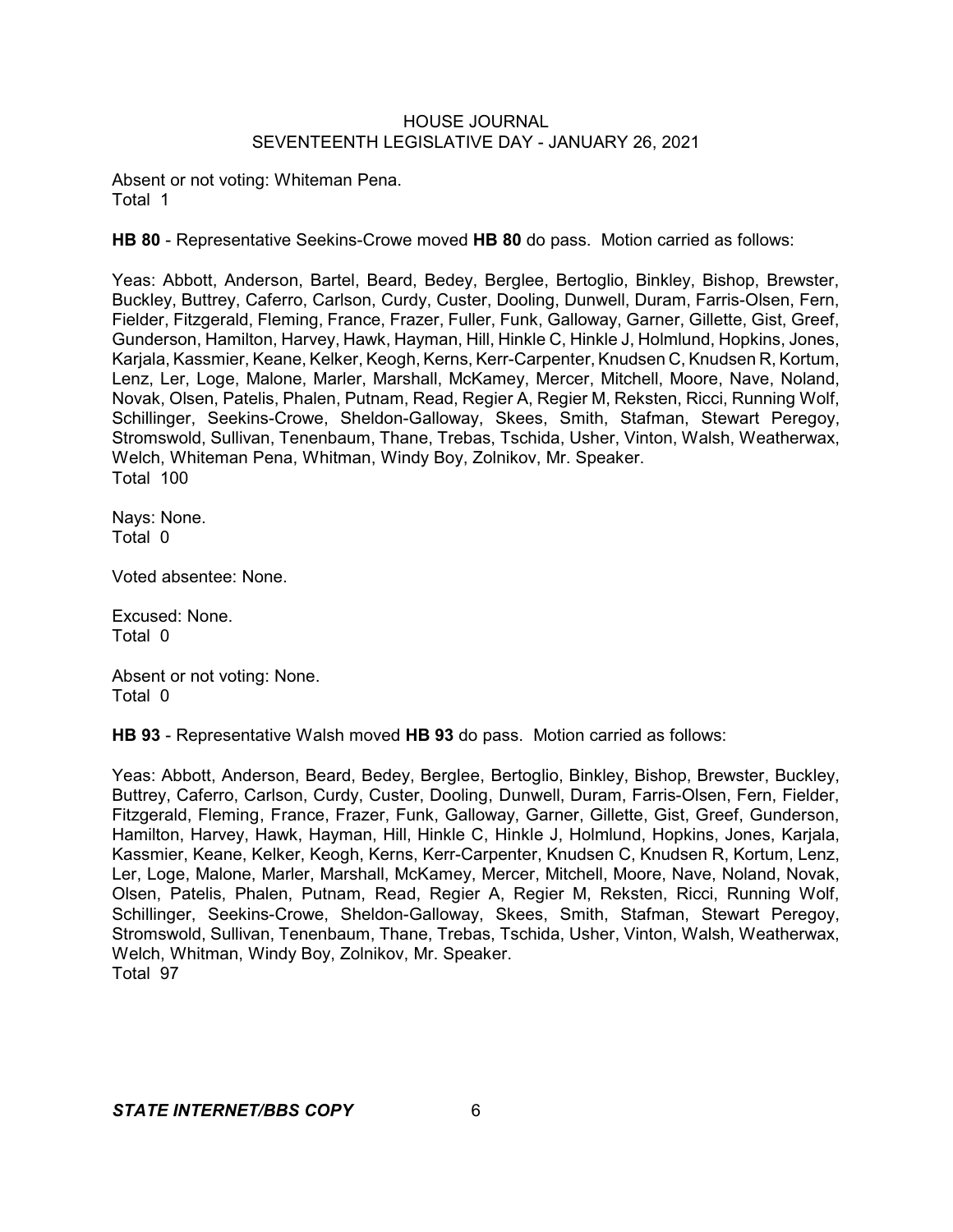Nays: Bartel, Fuller, Whiteman Pena. Total 3

Voted absentee: None.

Excused: None. Total 0

Absent or not voting: None. Total 0

**HB 95** - Representative Tschida moved **HB 95** do pass. Motion carried as follows:

Yeas: Abbott, Anderson, Bartel, Beard, Bedey, Berglee, Bertoglio, Binkley, Bishop, Brewster, Buckley, Buttrey, Caferro, Carlson, Curdy, Custer, Dooling, Dunwell, Duram, Farris-Olsen, Fern, Fielder, Fitzgerald, Fleming, France, Frazer, Fuller, Funk, Galloway, Garner, Gillette, Gist, Greef, Gunderson, Hamilton, Harvey, Hawk, Hayman, Hill, Hinkle C, Hinkle J, Holmlund, Hopkins, Jones, Karjala, Kassmier, Keane, Kelker, Keogh, Kerns, Kerr-Carpenter, Knudsen C, Knudsen R, Kortum, Lenz, Ler, Loge, Malone, Marler, Marshall, McKamey, Mercer, Mitchell, Moore, Nave, Noland, Novak, Olsen, Patelis, Phalen, Putnam, Read, Regier A, Regier M, Reksten, Ricci, Running Wolf, Schillinger, Seekins-Crowe, Sheldon-Galloway, Skees, Smith, Stafman, Stewart Peregoy, Stromswold, Sullivan, Tenenbaum, Thane, Trebas, Tschida, Usher, Vinton, Walsh, Weatherwax, Welch, Whiteman Pena, Whitman, Windy Boy, Zolnikov, Mr. Speaker. Total 100

Nays: None. Total 0

Voted absentee: None.

Excused: None. Total 0

Absent or not voting: None. Total 0

**HB 104** - Representative Malone moved **HB 104** do pass. Motion carried as follows:

Yeas: Abbott, Anderson, Bartel, Beard, Bedey, Berglee, Bertoglio, Binkley, Bishop, Brewster, Buckley, Buttrey, Caferro, Carlson, Curdy, Custer, Dooling, Dunwell, Duram, Farris-Olsen, Fern, Fielder, Fitzgerald, Fleming, France, Frazer, Funk, Galloway, Garner, Gillette, Gist, Greef, Gunderson, Hamilton, Harvey, Hawk, Hayman, Hill, Hinkle C, Hinkle J, Holmlund, Hopkins, Jones, Karjala, Kassmier, Keane, Kelker, Keogh, Kerns, Knudsen C, Knudsen R, Kortum, Lenz, Ler, Loge, Malone, Marler, Marshall, McKamey, Mercer, Mitchell, Moore, Nave, Noland, Novak, Olsen, Patelis, Phalen, Putnam, Read, Regier A, Regier M, Reksten, Ricci, Running Wolf, Schillinger,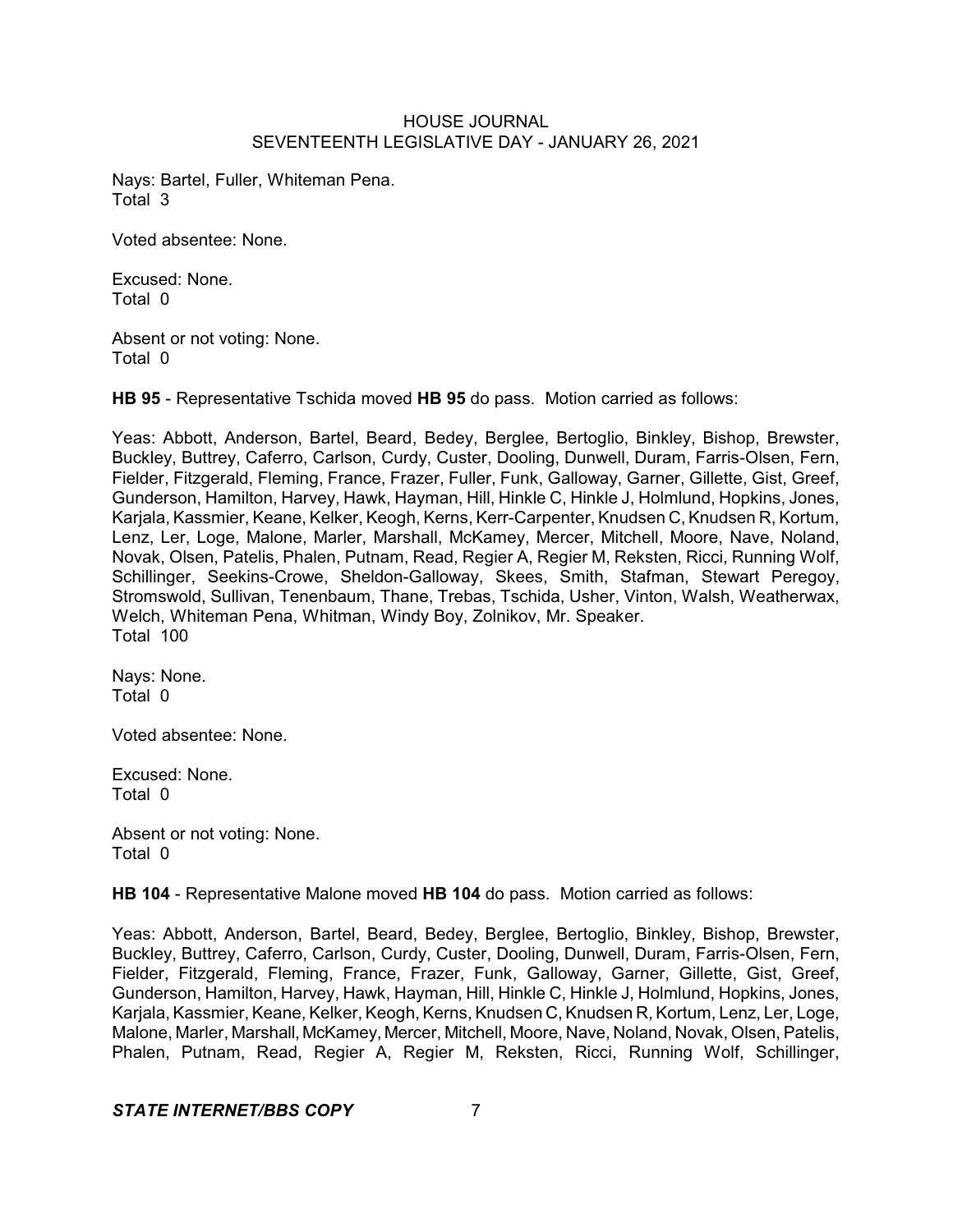Seekins-Crowe, Sheldon-Galloway, Skees, Smith, Stafman, Stewart Peregoy, Stromswold, Sullivan, Tenenbaum, Thane, Trebas, Tschida, Usher, Vinton, Walsh, Weatherwax, Welch, Whiteman Pena, Whitman, Windy Boy, Zolnikov, Mr. Speaker. Total 98

Nays: Fuller, Kerr-Carpenter. Total 2

Voted absentee: None.

Excused: None. Total 0

Absent or not voting: None. Total 0

**HB 163** - Representative Fielder moved **HB 163** do pass. Motion carried as follows:

Yeas: Abbott, Anderson, Bartel, Beard, Bedey, Berglee, Bertoglio, Binkley, Bishop, Brewster, Buckley, Buttrey, Carlson, Curdy, Custer, Dooling, Dunwell, Duram, Farris-Olsen, Fern, Fielder, Fitzgerald, Fleming, France, Frazer, Fuller, Funk, Galloway, Garner, Gillette, Gist, Greef, Gunderson, Hamilton, Hawk, Hayman, Hill, Hinkle C, Hinkle J, Holmlund, Hopkins, Jones, Karjala, Kassmier, Keane, Kelker, Keogh, Kerns, Kerr-Carpenter, Knudsen C, Knudsen R, Kortum, Lenz, Ler, Loge, Malone, Marler, Marshall, Mitchell, Moore, Nave, Noland, Novak, Olsen, Patelis, Phalen, Putnam, Read, Regier A, Regier M, Reksten, Ricci, Running Wolf, Schillinger, Seekins-Crowe, Sheldon-Galloway, Skees, Smith, Stafman, Stewart Peregoy, Stromswold, Sullivan, Tenenbaum, Thane, Trebas, Tschida, Usher, Vinton, Walsh, Weatherwax, Welch, Whitman, Windy Boy, Zolnikov, Mr. Speaker.

Total 95

Nays: Caferro, Harvey, McKamey, Mercer, Whiteman Pena. Total 5

Voted absentee: None.

Excused: None. Total 0

Absent or not voting: None. Total 0

Majority Leader Vinton moved the Committee rise and report. Motion carried. Committee arose. House resumed. Mr. Speaker presiding. Chair Berglee moved the Committee of the Whole report be adopted. Report adopted as follows:

Yeas: Abbott, Anderson, Bartel, Beard, Bedey, Berglee, Bertoglio, Binkley, Bishop, Brewster,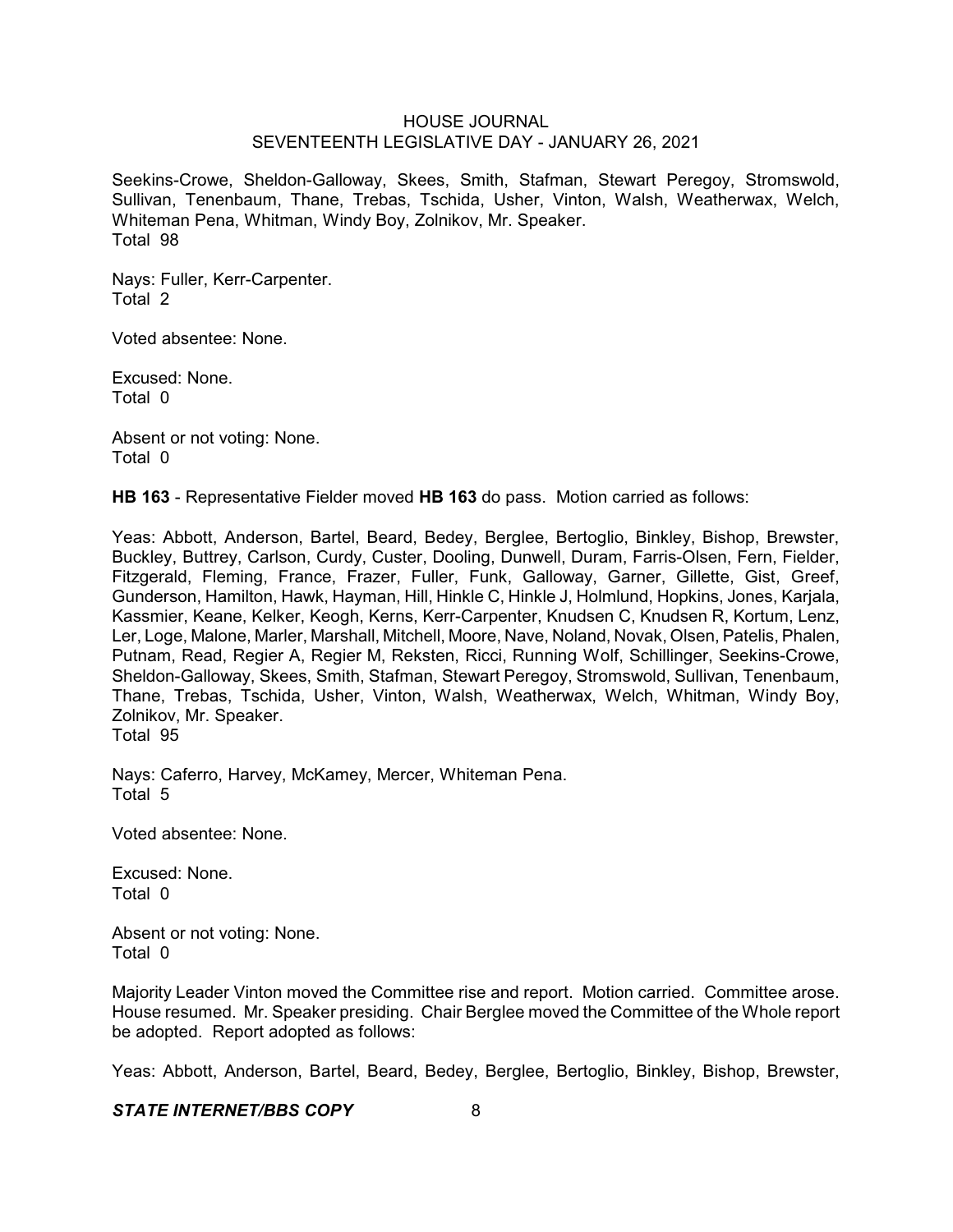Buckley, Buttrey, Caferro, Carlson, Curdy, Custer, Dooling, Dunwell, Farris-Olsen, Fern, Fielder, Fitzgerald, Fleming, France, Frazer, Fuller, Funk, Galloway, Garner, Gillette, Gist, Greef, Gunderson, Hamilton, Harvey, Hawk, Hayman, Hill, Hinkle C, Hinkle J, Jones, Karjala, Kassmier, Keane, Kelker, Keogh, Kerns, Kerr-Carpenter, Knudsen C, Knudsen R, Kortum, Lenz, Ler, Loge, Malone, Marler, Marshall, McKamey, Mercer, Mitchell, Moore, Nave, Noland, Novak, Olsen, Patelis, Phalen, Putnam, Read, Regier A, Regier M, Reksten, Ricci, Running Wolf, Schillinger, Seekins-Crowe, Sheldon-Galloway, Skees, Smith, Stafman, Stewart Peregoy, Stromswold, Sullivan, Tenenbaum, Thane, Trebas, Tschida, Usher, Vinton, Walsh, Weatherwax, Welch, Whiteman Pena, Whitman, Windy Boy, Zolnikov, Mr. Speaker. Total 97

Nays: Holmlund. Total 1

Voted absentee: None.

Excused: None. Total 0

Absent or not voting: Duram, Hopkins. Total 2

# **THIRD READING OF BILLS**

The following bills having been read three several times, title and history agreed to, were disposed of in the following manner:

## **HB 113 failed** as follows:

Yeas: Anderson, Bartel, Beard, Bedey, Berglee, Binkley, Brewster, Carlson, Dooling, Duram, Fielder, Fleming, Fuller, Galloway, Gillette, Gist, Greef, Gunderson, Hill, Hinkle C, Hinkle J, Jones, Kassmier, Kerns, Knudsen R, Lenz, Ler, Malone, Marshall, Mitchell, Moore, Nave, Noland, Patelis, Phalen, Read, Regier A, Regier M, Reksten, Ricci, Schillinger, Seekins-Crowe, Sheldon-Galloway, Skees, Trebas, Tschida, Usher, Zolnikov, Mr. Speaker. Total 49

Nays: Abbott, Bertoglio, Bishop, Buckley, Buttrey, Caferro, Curdy, Custer, Dunwell, Farris-Olsen, Fern, Fitzgerald, France, Frazer, Funk, Garner, Hamilton, Harvey, Hawk, Hayman, Holmlund, Hopkins, Karjala, Keane, Kelker, Keogh, Kerr-Carpenter, Knudsen C, Kortum, Loge, Marler, McKamey, Mercer, Novak, Olsen, Putnam, Running Wolf, Smith, Stafman, Stewart Peregoy, Stromswold, Sullivan, Tenenbaum, Thane, Vinton, Walsh, Weatherwax, Welch, Whiteman Pena, Whitman, Windy Boy.

Total 51

Voted absentee: None.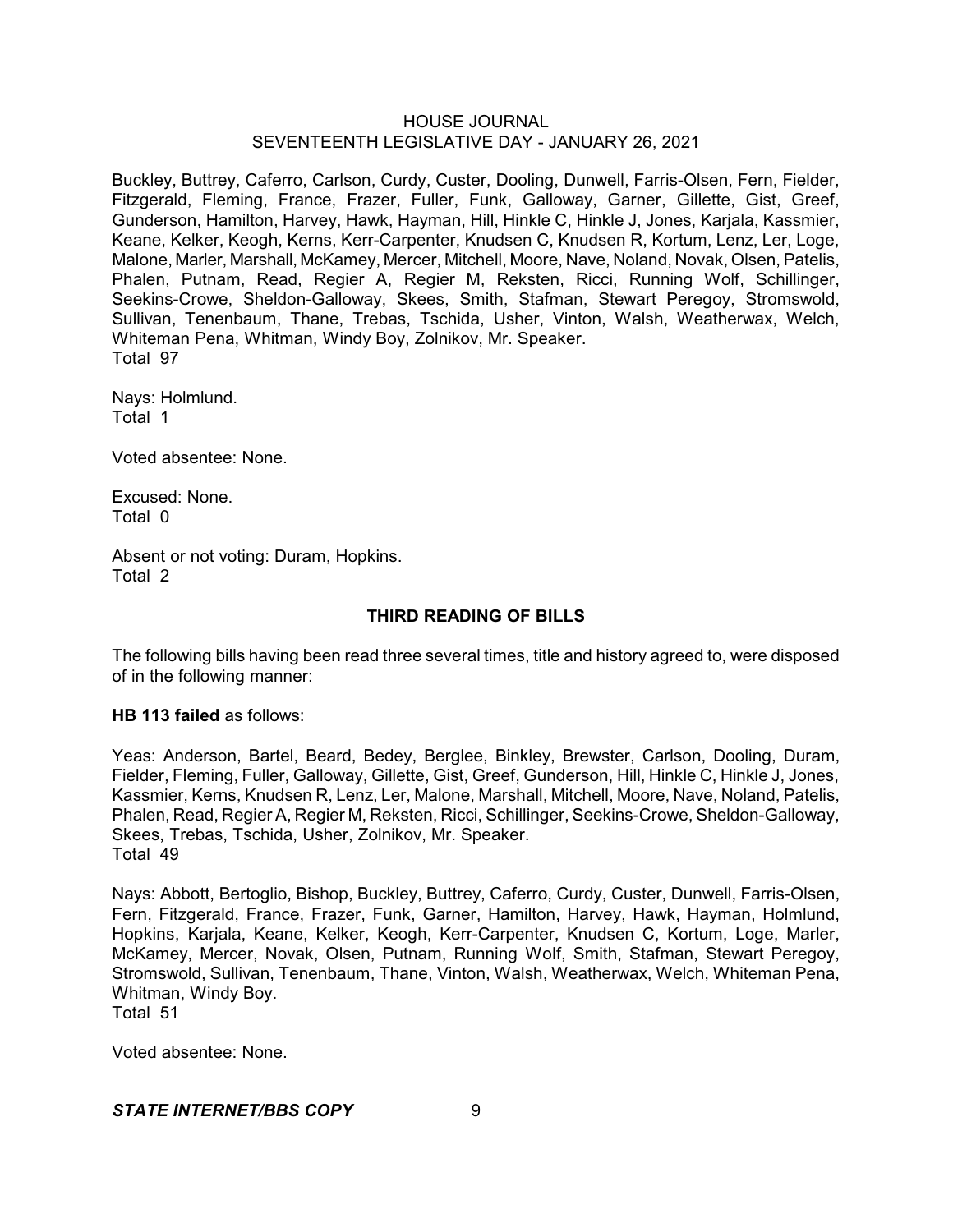Excused: None. Total 0

Absent or not voting: None. Total 0

**HB 136** passed as follows:

Yeas: Anderson, Bartel, Beard, Bedey, Berglee, Bertoglio, Binkley, Brewster, Buttrey, Carlson, Custer, Dooling, Duram, Fielder, Fitzgerald, Fleming, Frazer, Fuller, Galloway, Garner, Gillette, Gist, Greef, Gunderson, Hill, Hinkle C, Hinkle J, Holmlund, Hopkins, Jones, Kassmier, Kerns, Knudsen C, Knudsen R, Lenz, Ler, Loge, Malone, Marshall, McKamey, Mercer, Mitchell, Moore, Nave, Noland, Patelis, Phalen, Read, Regier A, Regier M, Reksten, Ricci, Schillinger, Seekins-Crowe, Sheldon-Galloway, Skees, Stromswold, Trebas, Tschida, Usher, Vinton, Walsh, Welch, Whitman, Zolnikov, Mr. Speaker. Total 66

Nays: Abbott, Bishop, Buckley, Caferro, Curdy, Dunwell, Farris-Olsen, Fern, France, Funk, Hamilton, Harvey, Hawk, Hayman, Karjala, Keane, Kelker, Keogh, Kerr-Carpenter, Kortum, Marler, Novak, Olsen, Putnam, Running Wolf, Smith, Stafman, Stewart Peregoy, Sullivan, Tenenbaum, Thane, Weatherwax, Whiteman Pena, Windy Boy. Total 34

Voted absentee: None.

Excused: None. Total 0

Absent or not voting: None. Total 0

**HB 140** passed as follows:

Yeas: Anderson, Bartel, Beard, Bedey, Berglee, Bertoglio, Binkley, Brewster, Buttrey, Carlson, Custer, Dooling, Duram, Fern, Fielder, Fitzgerald, Fleming, Frazer, Fuller, Galloway, Garner, Gillette, Gist, Greef, Gunderson, Hill, Hinkle C, Hinkle J, Holmlund, Hopkins, Jones, Kassmier, Kerns, Knudsen C, Knudsen R, Lenz, Ler, Loge, Malone, Marshall, McKamey, Mercer, Mitchell, Moore, Nave, Noland, Patelis, Phalen, Putnam, Read, Regier A, Regier M, Reksten, Ricci, Schillinger, Seekins-Crowe, Sheldon-Galloway, Skees, Stromswold, Trebas, Tschida, Usher, Vinton, Walsh, Welch, Whitman, Zolnikov, Mr. Speaker. Total 68

Nays: Abbott, Bishop, Buckley, Caferro, Curdy, Dunwell, Farris-Olsen, France, Funk, Hamilton, Harvey, Hawk, Hayman, Karjala, Keane, Kelker, Keogh, Kerr-Carpenter, Kortum, Marler, Novak,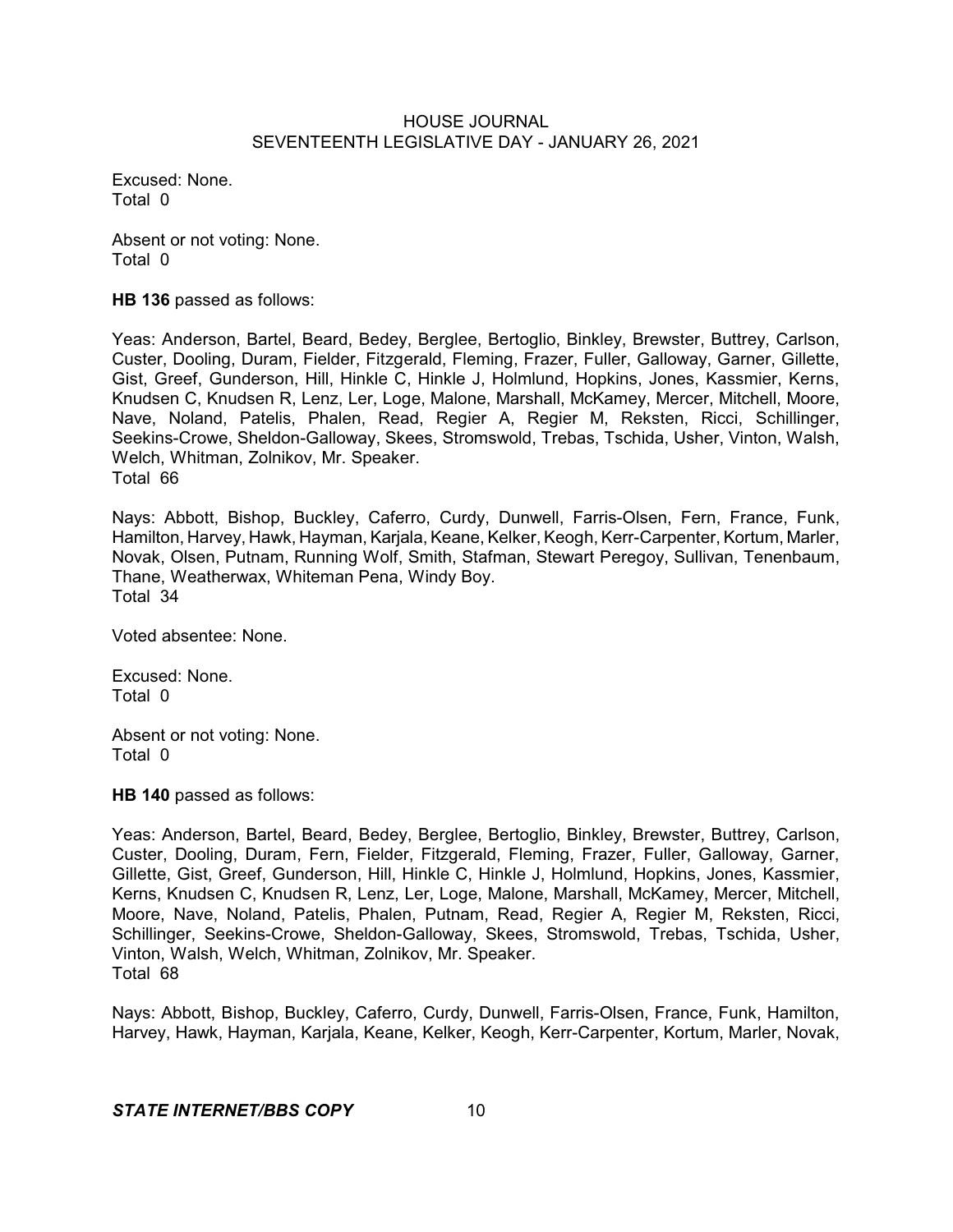Olsen, Running Wolf, Smith, Stafman, Stewart Peregoy, Sullivan, Tenenbaum, Thane, Weatherwax, Whiteman Pena, Windy Boy. Total 32

Voted absentee: None.

Excused: None. Total 0

Absent or not voting: None. Total 0

**HB 167** passed as follows:

Yeas: Anderson, Bartel, Beard, Bedey, Berglee, Bertoglio, Binkley, Brewster, Buttrey, Carlson, Custer, Dooling, Duram, Fern, Fielder, Fitzgerald, Fleming, Frazer, Fuller, Galloway, Garner, Gillette, Gist, Greef, Gunderson, Hill, Hinkle C, Hinkle J, Holmlund, Hopkins, Jones, Kassmier, Kerns, Knudsen C, Knudsen R, Lenz, Ler, Loge, Malone, Marshall, McKamey, Mercer, Mitchell, Moore, Nave, Noland, Patelis, Phalen, Putnam, Read, Regier A, Regier M, Reksten, Ricci, Schillinger, Seekins-Crowe, Sheldon-Galloway, Skees, Stromswold, Trebas, Tschida, Usher, Vinton, Walsh, Welch, Whitman, Zolnikov, Mr. Speaker. Total 68

Nays: Abbott, Bishop, Buckley, Caferro, Curdy, Dunwell, Farris-Olsen, France, Funk, Hamilton, Harvey, Hawk, Hayman, Karjala, Keane, Kelker, Keogh, Kerr-Carpenter, Kortum, Marler, Novak, Olsen, Running Wolf, Smith, Stafman, Stewart Peregoy, Sullivan, Tenenbaum, Thane, Weatherwax, Whiteman Pena, Windy Boy. Total 32

Voted absentee: None.

Excused: None. Total 0

Absent or not voting: None. Total 0

**HB 171** passed as follows:

Yeas: Anderson, Bartel, Beard, Bedey, Berglee, Bertoglio, Binkley, Brewster, Buttrey, Carlson, Custer, Dooling, Duram, Fielder, Fitzgerald, Fleming, Frazer, Fuller, Galloway, Garner, Gillette, Gist, Greef, Gunderson, Hill, Hinkle C, Hinkle J, Holmlund, Hopkins, Jones, Kassmier, Kerns, Knudsen C, Knudsen R, Lenz, Ler, Loge, Malone, Marshall, McKamey, Mercer, Mitchell, Moore, Nave, Noland, Patelis, Phalen, Putnam, Read, Regier A, Regier M, Reksten, Ricci, Schillinger,